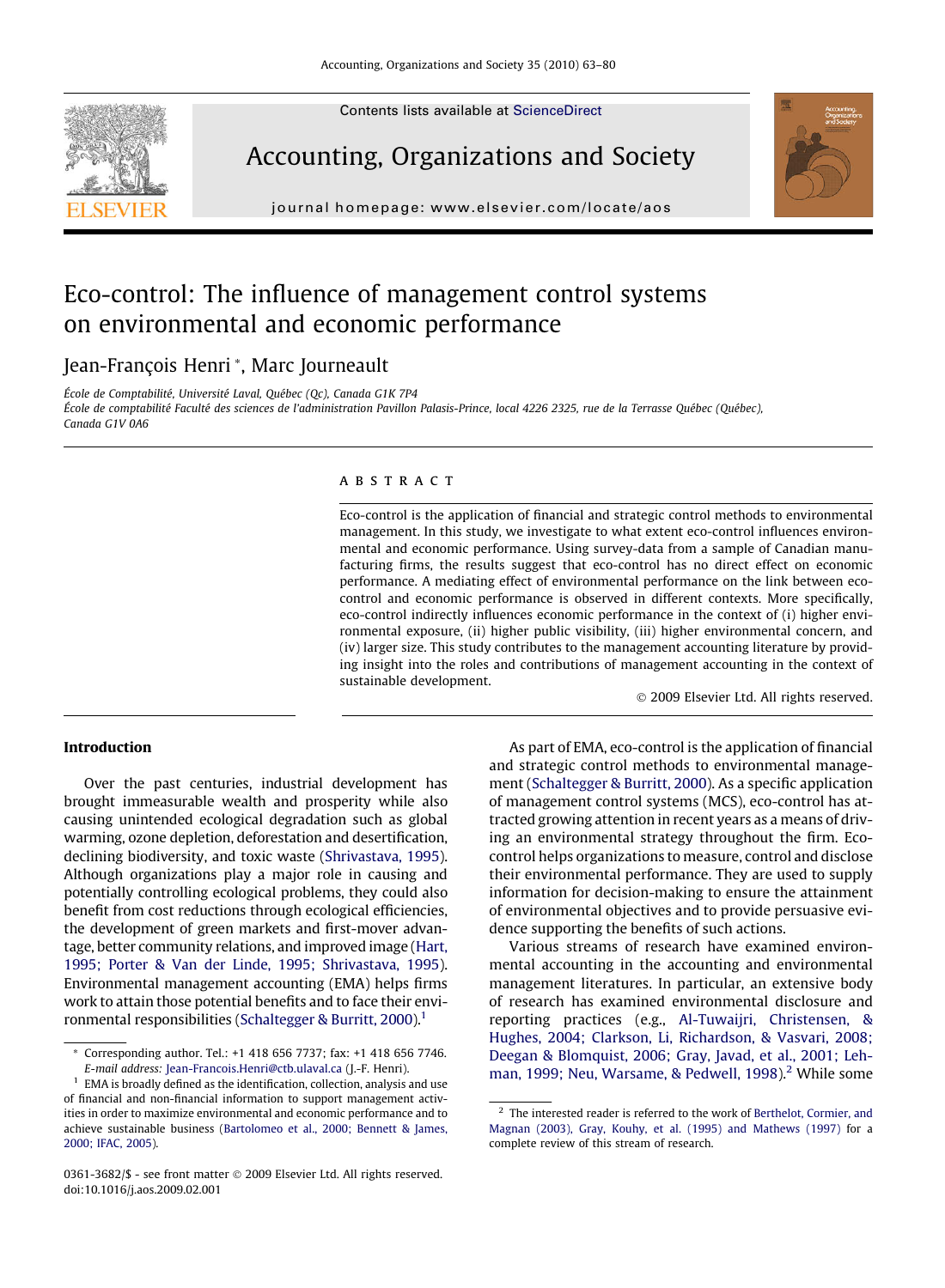research has defined the concept of environmental management accounting and has reported current practices (e.g., [Bartolomeo et al., 2000; Bennett & James, 2000; Burritt,](#page--1-0) [2004; IFAC, 2005\)](#page--1-0), other studies have examined the role of accounting/accountants in environmental management (e.g., [Bebbington, Gray, Thomson, & Walters, 1994; Gray,](#page--1-0) [1992; Wilmshurst & Frost, 2001\)](#page--1-0) and issues related to environmental cost accounting (e.g., [Antheaume, 2004; Gluch &](#page--1-0) [Baumann, 2004; Herbohn, 2005](#page--1-0)).

However, the notion of eco-control has not been investigated extensively. Most of the research related to ecocontrol is descriptive or prescriptive (e.g., [Bennett & James,](#page--1-0) [1999; Burritt & Schaltegger, 2001; Eckel, Fisher, & Russell,](#page--1-0) [1992; Epstein, 1996a; Epstein, 1996b; Epstein & Birchard,](#page--1-0) [2000; Figge, Hahn, Schaltegger, & Wagner, 2002\)](#page--1-0). While contributing to the further development of tools, this literature is often based on a limited number of case studies and suffers from a lack of empirical evidence ([Bouma &](#page--1-0) [VanderVeen, 2002; Burritt, 2004\)](#page--1-0). Recent studies have however attempted to address this gap by exploring empirically some aspects of eco-control.

For instance, [Sharma \(2000\)](#page--1-0) examined the integration of environmental performance criteria in employee performance evaluation, but did not find a link with managerial interpretation. In a contingency setting, [Pondeville and](#page--1-0) [De Rongé \(2005\)](#page--1-0) found that the perceived ecological environmental uncertainty and environmental stakeholders' pressures have a positive influence on the use of formal environmental control systems, but no such link was found with environmental strategy. Similarly, [Perego and Hart](#page--1-0)[mann \(2005\)](#page--1-0) observed that the relationship between environmental strategy and the use of environmental performance measurement systems is not direct but mediated by some attributes of the environmental management accounting systems sophistication and properties of the measurement systems.

Not only have the issues related to eco-control been overlooked in past research, but there is also a lack of empirical evidence supporting their impact on environmental and economic performance. While various studies have documented the influence of environmental management<sup>3</sup> on environmental or economic performance (e.g., [Christmann, 2000; Melnyk et al., 2003; Roy, Boiral, & Lagacé,](#page--1-0) [2001\)](#page--1-0), other studies have examined the relationship between environmental and economic performance (e.g., [Al-](#page--1-0)[Tuwaijri et al., 2004; Burnett & Hansen, 2008; McWilliam](#page--1-0) [& Siegel, 2000; Russo & Fouts, 1997; Wagner & Schaltegger,](#page--1-0) [2004\)](#page--1-0). Those studies have resulted in different findings: positive impact, negative impact or no effect. However, few empirical studies have tested the influence of eco-control on environmental and economic performance. Notable exception includes the work of [Judge and Douglas \(1998\)](#page--1-0) [and Wisner, Epstein, and Bagozzi \(2006\)](#page--1-0) that find positive relationships between environmental strategic planning,

and environmental and economic performance. Also, [Epstein](#page--1-0) [and Wisner \(2005\)](#page--1-0) observed that environmental compliance is positively influenced by various eco-controls, including plans and procedures, belief systems, measurement systems, and reward systems. However, [Lanen \(1999\)](#page--1-0) does not find any association between the incentives to monitor plant performance and waste ratio.

In sum, because this stream of research is hindered by insufficient empirical evidence and unexplored topics, the findings about eco-control remain fragmented and disparate. At the same time, a rich body of literature has examined the link between MCS and economic performance [\(Luft & Shields, 2007\)](#page--1-0), but not environmental performance. Hence, there is a need to further investigate eco-control, as a specific application of MCS, and its impact within the organizations in order to contribute to the management accounting and EMA literatures. Using survey-data from a large sample of manufacturing firms, this study examines to what extent eco-control influences environmental and economic performance. More specifically, it uses a mediation model to investigate the direct effect of eco-control on economic performance, as well as the indirect effect through environmental performance.

The remainder of this paper is organized as follows. The next section defines the main constructs, describes the conceptual framework, and presents our hypotheses. The following section presents the methodology, including a sample definition, data collection and measurement of constructs. We next describe the results of our analyses followed by a discussion and the conclusion of this study.

#### Theoretical framework

#### Definition of constructs

#### Eco-control

Eco-control refers to the integration of environmental matters within MCS ([Schaltegger & Burritt, 2000\)](#page--1-0). Like MCS, eco-control is designed to help an organization adapt to the context in which it is set and to deliver the key results desired by stakeholder groups ([Merchant & Otley,](#page--1-0) [2007](#page--1-0)). It is the process by which managers ensure that economic and ecological resources are obtained and used effectively and efficiently in the accomplishment of the organization's objectives [\(Anthony, 1965](#page--1-0)). Following the definition of MCS from [Simons \(1987\), Simons \(1990\),](#page--1-0) eco-control is defined as the formalized procedures and systems that use financial and ecological information to maintain or alter patterns in environmental activity.

In this paper, eco-control is composed of three important practices, namely uses of performance measures, budgeting and incentives. These practices have been chosen because they represent control tools for which a rich body of literature has been developed in the field of management accounting ([Ittner & Larcker, 2001; Luft & Shields,](#page--1-0) [2007; Shields, 1997\)](#page--1-0). More specifically, in the context of eco-control, performance measures refer to the extent to which environmental performance indicators are used by managers for various purposes. From the overlap between the management accounting (e.g., [Atkinson, Waterhouse, &](#page--1-0) [Wells, 1997; Henri, 2006a; Henri, 2006b\)](#page--1-0) and the environ-

<sup>&</sup>lt;sup>3</sup> The purpose of environmental management is to develop, implement, manage, coordinate and monitor corporate activities to minimize the negative environmental impact of the firm's products throughout their life cycle [\(Klassen & McLaughlin, 1996; Melnyk, Sroufe, & Calantone, 2003](#page--1-0)). Environmental management accounting (EMA) is one component of environmental management [\(Eckel et al.,1992; Epstein, 1994; Figge et al.,](#page--1-0) [2002\)](#page--1-0).